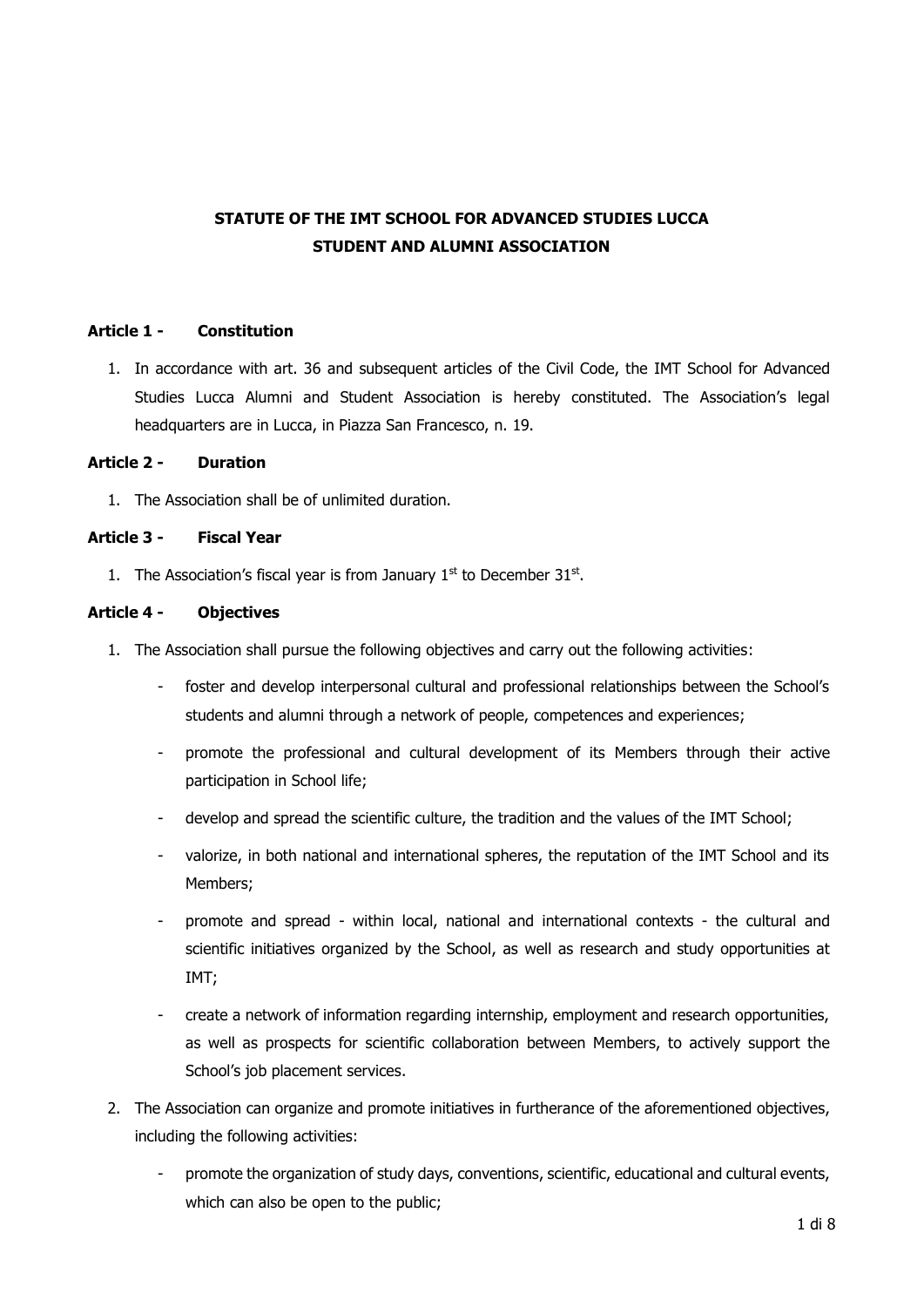- promote the organization of meetings between Members and between Members and businesses, institutions, professional associations and experts;
- organize other cultural, artistic, sport and scientific dissemination-related initiatives;
- merchandizing, creating and selling, for example, gadgets with the IMT School logo;
- promote and manage, directly or indirectly, the publication of books, newsletters, magazines, scientific articles and other member contributions;
- institute and/or finance scholarships, research awards, doctoral thesis awards, research grants;
- promote fundraising and sponsorship contracts for financing member activities or for activating innovative projects in economic, cultural or social arenas;
- propose any other type of activity in line with the aims of the Association.
- 3. The Association can carry out its activities both in Italy and abroad.

#### **Article 5 - Members**

- 1. Enrolled students and alumni who have finished their course of study at the IMT School can become Full Members of the Association.
- 2. Contributing Members, who may be either natural or legal persons, are declared such by the Executive Committee in virtue of their economic and financial support of the Association.
- 3. Honorary Members, who may be either natural or legal persons, are declared such by the Executive Committee for their particular economic, financial, organizational support or for their particularly noteworthy professional or scientific merits despite not being an IMT student or alumnus. Honorary Members can participate in the General Assembly but do not enjoy voting rights; they cannot be elected to social appointments, except that of Honorary President.
- 4. The Executive Committee establishes the membership fee for all member types, except for Honorary Members, who are not subject to fees.

#### **Article 6 - Starting and terminating membership**

- 1. Unless otherwise declared by the Executive Committee, potential members must fill out an application form, which can also be submitted electronically.
- 2. The application shall be considered accepted after 60 days from submitting the form, unless the Executive Committee provides a motivation for the refusal of the application.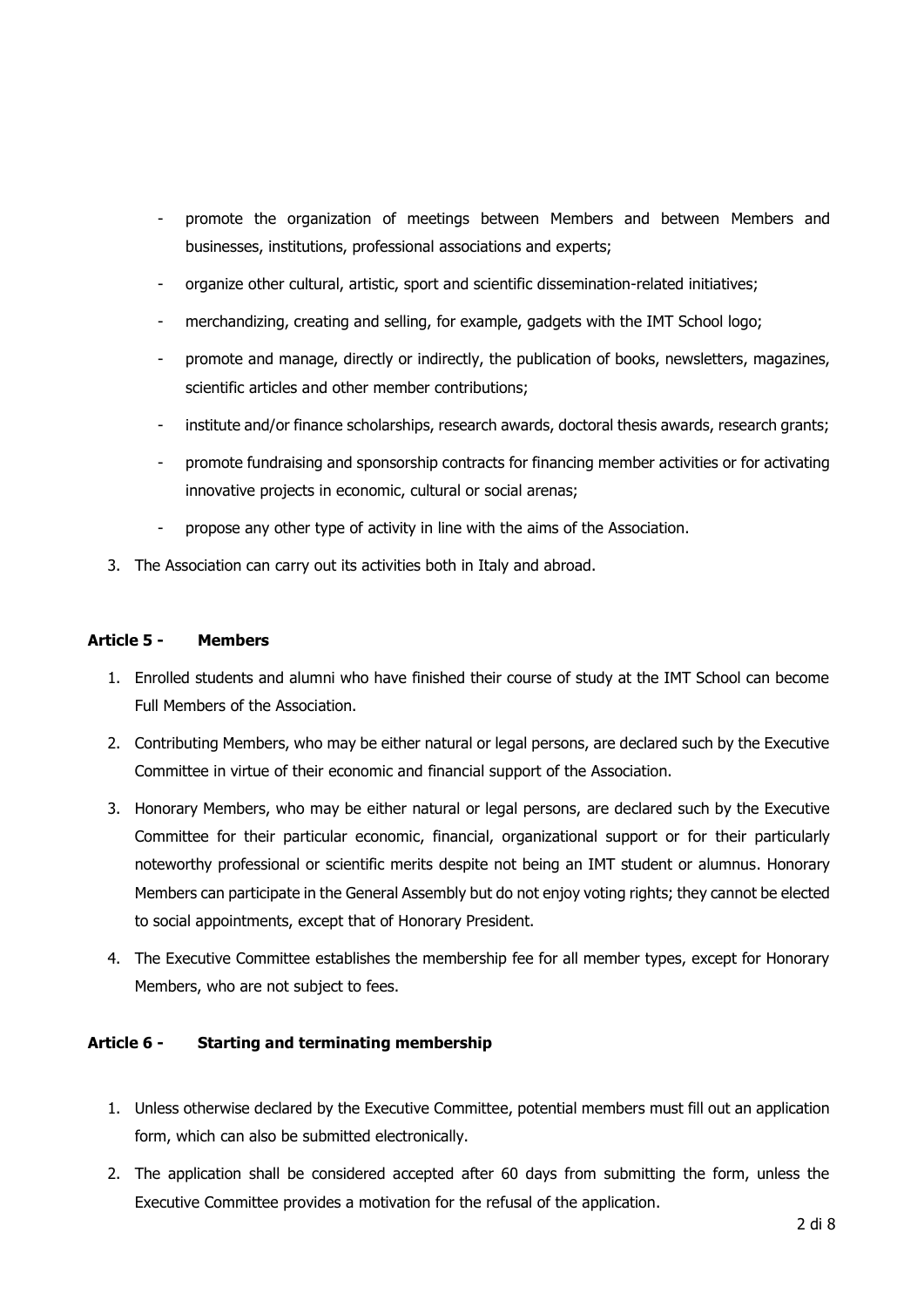- 3. Membership is lost:
	- if the annual fee, if applicable, is not paid on time;

- upon written resignation addressed to the Executive Committee, which must be given at least six months before the end of the solar year. The withdrawal will become official from the start of the new year;

- if the Member engages in behaviors or activities that harm the Association, its governing bodies or single Members, if the Member violates the principles outlined in the IMT School's Code of Ethics or if the Member engages in behaviors or activities that are incompatible with the objectives of the Association and with the respectability of its Members.

4. The Executive Committee deliberates on the loss of membership, which is then motivated and communicated to the Member in question, except for instances of withdrawal.

# **Article 7 - Association Bodies**

- 1. The Association shall be composed of the following bodies:
	- the General Assembly;
	- the Executive Committee;
	- the President;
	- the Audit Committee.
- 2. The Executive Committee may appoint an Honorary President and may nominate a Secretary, who does not necessarily have to belong to the Association.

#### **Article 8 - General Assembly**

- 1. The General Assembly is made up of all of the Members who are currently part of the Association.
- 2. Every Member is entitled to one vote. Only one delegate per Member can be assigned to another Association Member, provided that they are not part of the Executive Committee.
- 3. The Assembly is convened by the President. The convocation must include the date, the location and the time of the meeting and the meeting agenda, and shall be sent via e-mail to all Members at least fifteen days before the meeting date.
- 4. The Assembly shall be considered duly constituted when all Members are involved, even when no formal convocation has been made.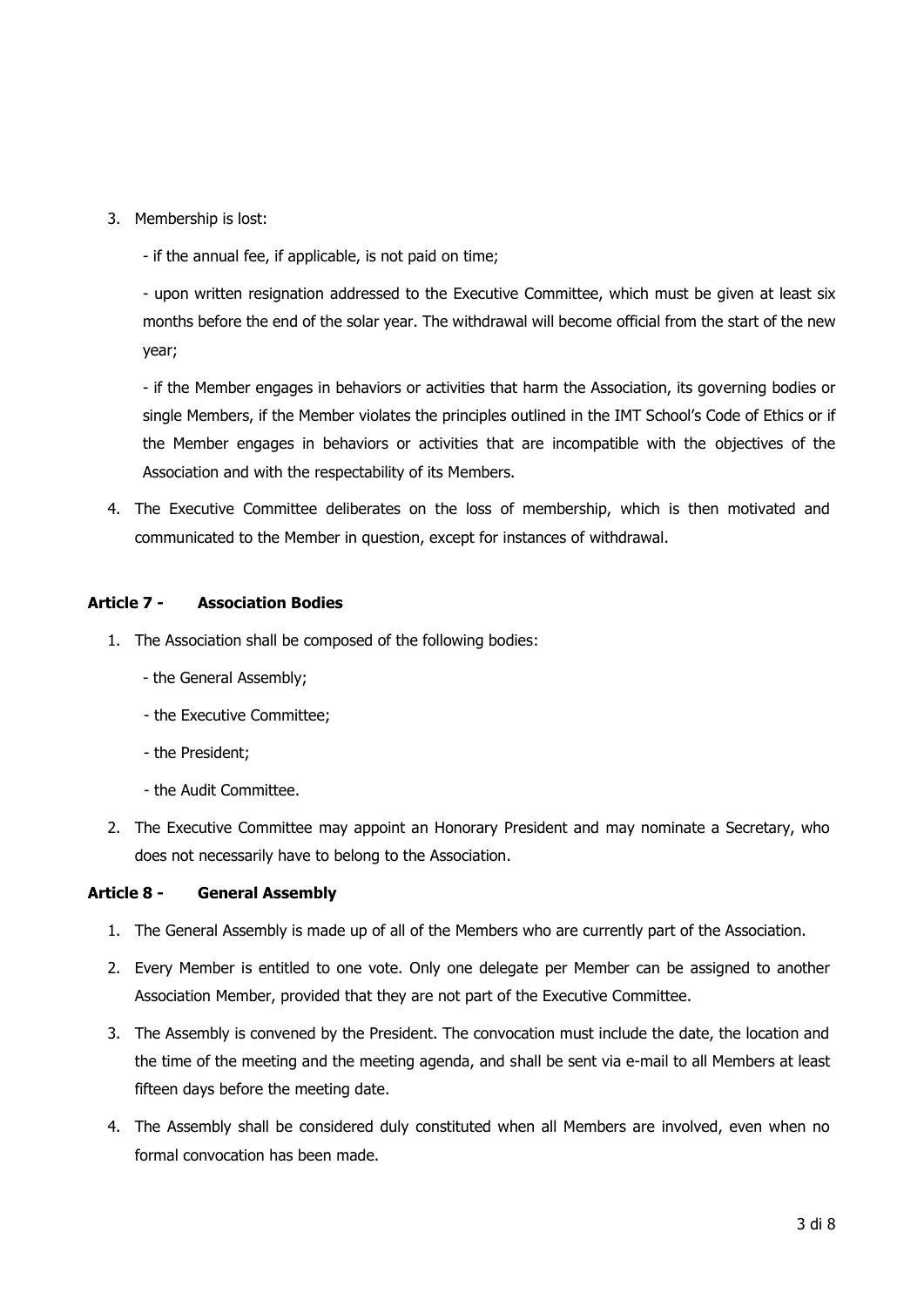- 5. The Assembly is chaired by the President, or in the event of his or her absence or inability to participate, by the Vice President. The President must ascertain the correct constitution of the Assembly, establish the identity and eligibility of those present, direct and moderate the voting process and establish and proclaim voting results.
- 6. The Assembly meeting minutes are kept by the Secretary or by a Member of the Assembly chosen by the President to act as secretary. Every meeting's minutes must be undersigned by both the President and the Secretary and archived in the official minute book.
- 7. The Assembly may meet in more than one location, and Members may participate via audio or video calls, provided that the following conditions are met and recorded in the meeting minutes:

- the President and the recording Secretary shall both be present in the same location to create and undersign the meeting minutes;

- the President must be able to ascertain the identity and eligibility of participants, to direct the proceedings, and to determine and announce the voting results;

- the participants must be able to partake in the discussion and the simultaneous vote regarding the items in the meeting's agenda, as well as to view, receive or transmit documents when fundamental towards making the decision in question;

- the audio and/or video connections organized by the Association that participants can use to participate in the Assembly must be specified in the convocation. The location in which both the President and Secretary are present shall be considered the official locality of the meeting.

- 8. The elections held by the Assembly can also take place in an electronic form.
- 9. The Assembly is normally convened by the President at least once a year; the convocation must take place at least three months before the end of the financial year.
- 10. A Special Assembly may be convened in any moment by the President, or as the result of a motivated request by the majority of the Executive Committee, or as a result of a motivated request by at least one fifth of the Members via formal written request.
- 11. The following activities shall be carried out in Ordinary Assembly meetings:
	- the approval of the final budget outcome and the budget forecast;
	- the election of the 10 Members of the Executive Committee;
	- the nomination of the Audit Committee;
	- the deliberations on issues that the President or Executive Council consider appropriate to examine.
- 12. For the Ordinary Assembly, the presence of at least one fourth of the Members shall form a quorum at the time of the first convocation, while in the second convocation the Full Members with the right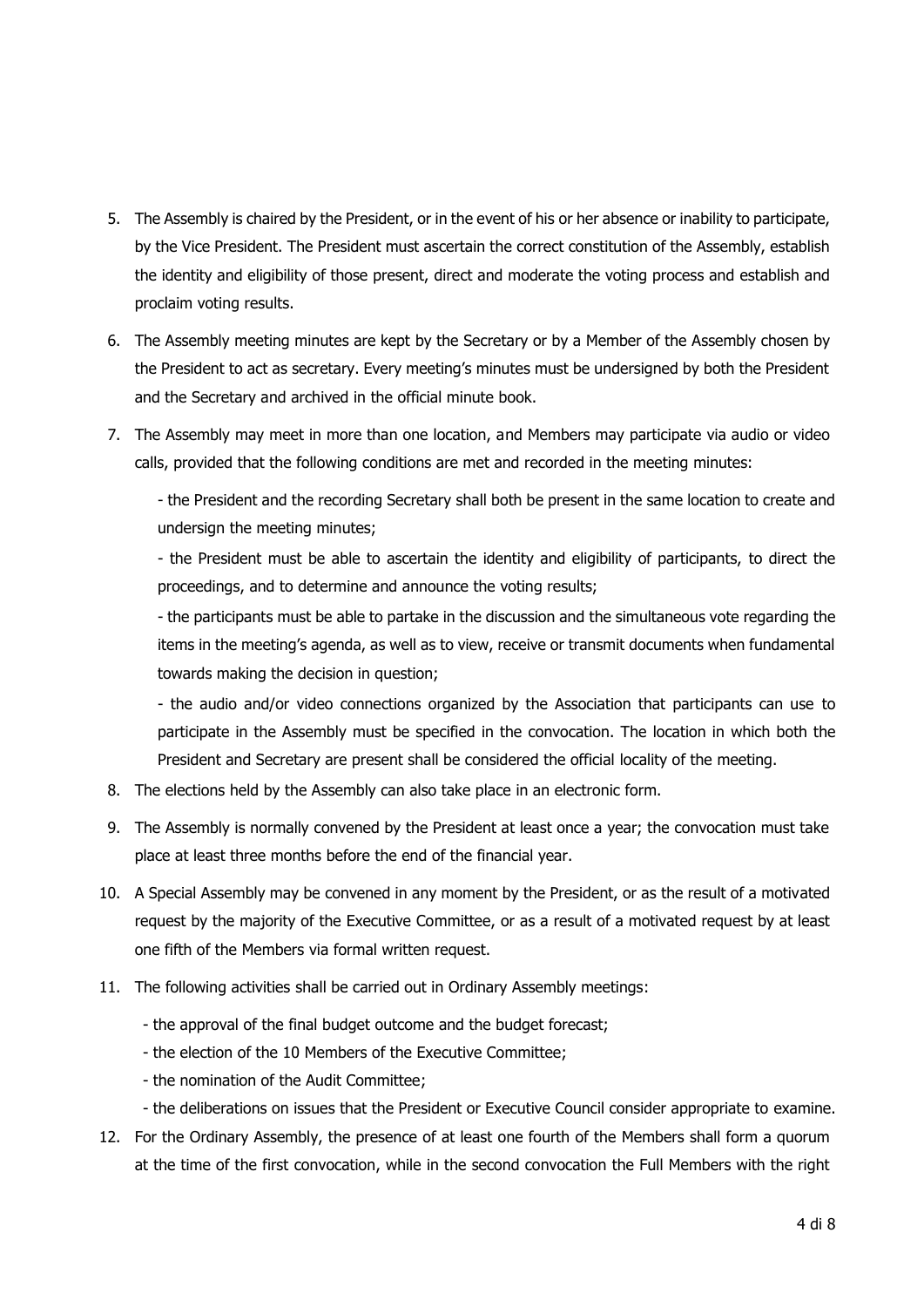to vote present shall form a quorum. In both cases decisions shall be taken by a majority vote; in the event of a tie, the President's vote shall be the tiebreaker.

- 13. The Special Assembly:
	- approves amendments to the Association's charter and statute;
	- approves the dissolution of the Association and the transfer of its assets.
- 14. The Special Assembly, for amendments to the charter and the statutes, is validly constituted in the first convocation with the presence of at least one half of its Members and in the second convocation with the presence of at least one fourth of its Members. In both cases decisions shall be taken by a majority vote; in the event of a tie, the President's vote shall be the tiebreaker.
- 15. The Special Assembly, for the dissolution of the Association and transfer of its assets, is validly constituted in the first convocation with the presence of at least one half of its Members and in the second convocation with the presence of at least one fourth of its Members. In both cases the favorable vote of at least three fourths of the Members is needed in order to deliberate.

## **Article 9 - The Executive Committee**

- 1. The Executive Committee consists of 10 Members elected by the General Assembly, of the Director of IMT and of the President of the Fondazione Lucchese per l'Alta formazione e la Ricerca (or his delegate).
- 2. Should one of the Members of the Committee resign or be disqualified, the first of the unelected candidates for the Committee will automatically take his or her place. The new Committee Member will stay in office for the rest of the Committee's term.
- 3. The Executive Committee's term lasts three years.
- 4. The Executive Committee elects its own President, who must be chosen from among the elected Members, and can nominate a Secretary, who may be someone that does not belong to the Association.
- 5. The President identifies amongst the Committee Members a Vice President to act as deputy in the event of his or her absence or impediment.
- 6. The Executive Committee may identify, amongst the Honorary Members or alumni who have particularly distinguished themselves on a professional, cultural or scientific level, someone to hold the appointment of Honorary President.
- 7. In particular, the Executive Committee:
	- a) actuates the Assembly's deliberations;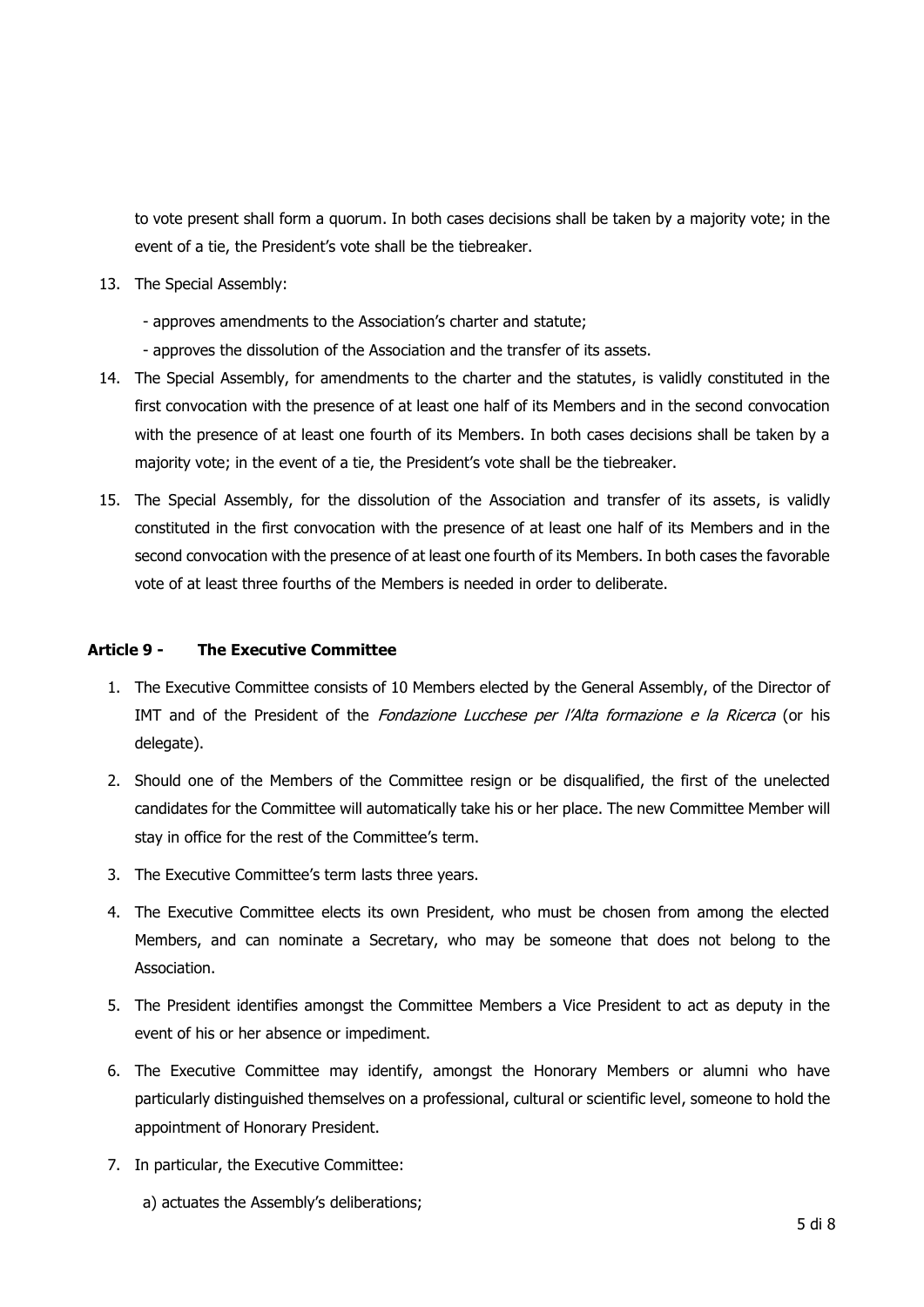b) promotes the initiatives relative to the objectives of the Association;

c) decides the loss of membership due to indignity or payment delinquency;

d) prepares the final budget outcome and the budget forecast to be approved by the General Assembly;

e) decides the annual fee for each type of member, except for Honorary Members;

f) manages the organization, the management and the administration of the Association and delivers the operative instructions of the Association;

g) makes decisions regarding the expenses related to the running of the Association;

h) makes decisions regarding the hiring of staff;

j) proposes to the Assembly, by unanimity, modifications to the Statute and charter as well as the liquidation of the Association;

i) approves internal regulations, if present, that discipline particular aspects of the existence of the Association.

- 8. The President convenes the Executive Committee, coordinates its activities and ensures that all Members of the Executive Committee are adequately informed regarding the materials to be analyzed.
- 9. The convocation shall be sent via written notification to all Members at the email address specified at the moment of appointment, by any means considered fit to assure the proof of reception, at least ten days before the scheduled meeting or, in the event of an emergency, at least three days before. The notification shall include the date, location and time of the meeting, as well as the meeting agenda.
- 10. The Executive Committee may meet at its headquarters or elsewhere.
- 11. The Executive Committee's meetings and deliberations are valid, even in the absence of a formal convocation, when all of the appointed Members are present.
- 12. The Executive Committee's meetings may take place via audio or video call if the same conditions outlined for the General Assembly are met.
- 13. The deliberations made during the meeting must be recorded in the meeting minutes, undersigned by the President and the recording Secretary, if nominated, and transcribed in the book that records the Executive Committee's decisions.
- 14. In order for the Executive Committee's meetings to be considered valid, the majority of its components must be present. Decisions shall be taken by a majority vote; in the event of a tie, the President's vote shall be the tiebreaker.
- 15. The Executive Committee's decisions can also be adopted via written consultation, namely on the basis of a written consensus, as long as it is assured that every Member of the Committee was given adequate information and the right to participate in the decision. The procedure, overseen by the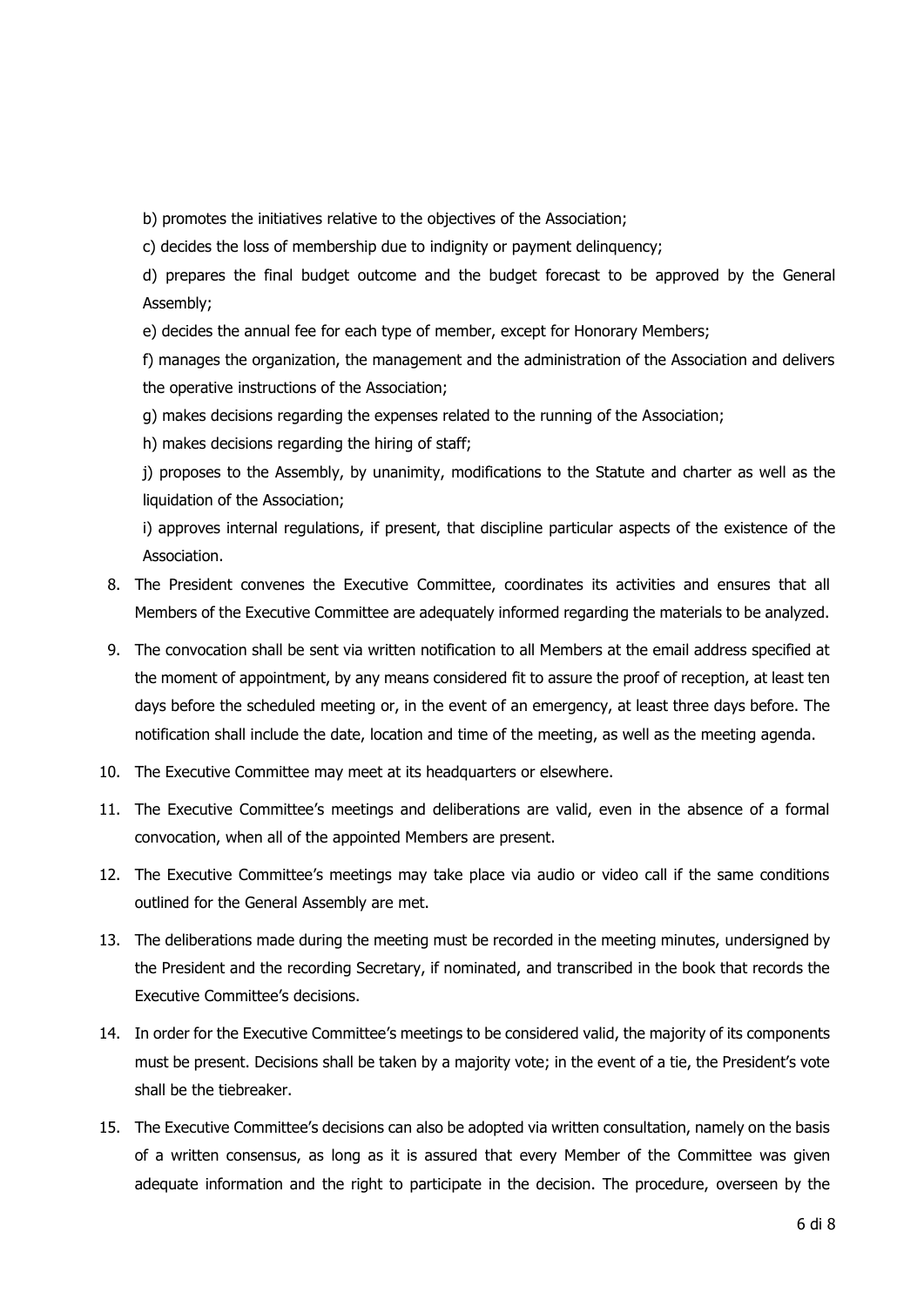President, must be concluded within 30 days of its start or in the specific timeframe set forth in the text of the decision itself. The decisions of the Members of the Executive Committee must be promptly transcribed in the book that records the Committee's decisions.

# **Article 10 - President**

- 1. The President, elected by the Executive Committee from amongst its Members, gives impetus to the activities of the Association, is the legal representative and manages the external relations of the Association and convenes and presides over the Executive Committee and General Assembly.
- 2. In the event of his or her absence or impediment, the President shall be substituted by the Vice President, who is nominated from amongst the Members of the Executive Committee. He or she can delegate technical or representative duties to other Members of the Committee or other Association Members.
- 3. The President can carry out any other action necessary for the safeguarding of the Association's interests in cases of urgency, with the subsequent ratification of the Executive Committee.

#### **Article 11 - Honorary President**

1. The Honorary President may be nominated from amongst Ordinary Members or alumni that have distinguished themselves for their particular professional or scientific merits. The Honorary President represents the Association in particularly distinguished occasions in terms of the relations with national and international companies, institutes and organizations.

#### **Article 12 - The Audit Committee**

- 1. The Audit Committee shall be nominated during a regular General Assembly meeting, and may be made up of non-members, chosen from amongst registered Auditors. The Committee's appointment lasts for three years and can be renewed a single time.
- 2. The Audit Committee oversees the economic-financial management of the Association and draws up a report to accompany the final and forecasted budgets of annual expenditures.

## **Article 13 - The Joint Fund**

- 1. The Joint Fund is made up of:
	- membership fees;